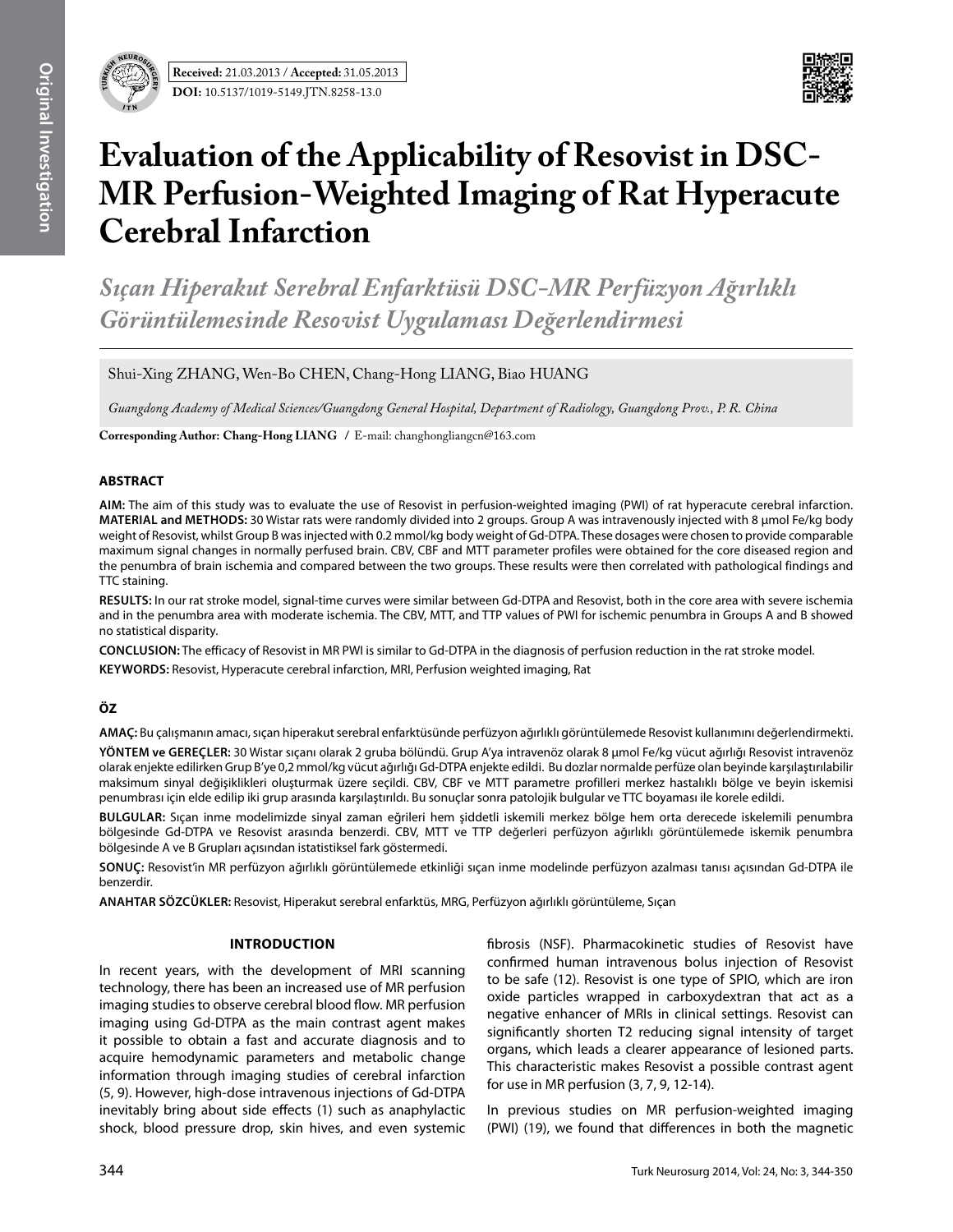susceptibility of the contrast agent and the dosage affect the results. Therefore, the appropriate selection of contrast agent dosage was very important. When replicating or comparing tests performed on different individuals, the comparability of the administered doses should be a point of attention. Therefore, for an accurate and objective analysis, the dosage choice for two different types of contrast agent was based on obtaining the same maximum signal intensity changes in MR PWI of normal brain tissue. Our previous findings (19) showed that similar signal attenuation values could be obtained using 0.2 mmol/kg body weight (BW) Gd-DTPA and 8 umol Fe/kg BW Resovist in MR PWI of normal rabbit brain. The purpose of this study is to evaluate applicability of Resovist in MR PWI of artery embolization ischemia in a rat brain model by comparing it with Gd-DTPA.

## **Material and methods**

## *Animals*

30 male Wistar rats (BW 350 – 400 g) were provided by Sun Yat-sen University Animal Experimental Breeding Center. The rats were given free access to food and water and subjected to a 12 h circadian rhythm feeding. This study was carried out in strict accordance with the recommendations in the *Guide for the Care and Use of Laboratory Animals* of the National Institute of Health. The animal use protocol was reviewed and approved by the Institutional Animal Care and Use Committee (IACUC) of Guangdong General Hospital. Rats were randomly divided into 2 groups ( $n = 15$  per group): Group A was given Resovist and Group B was given Gd-DTPA. After occluding the left middle cerebral artery with thread for 1 hr in all rats, two dynamic MR perfusion imaging series were acquired after intravenous injections of Resovist or Gd-DTPA,.

# *Preparation of Line Embolism*

Line embolism was prepared with imported nylon line 0.2 mm in diameter and 40 mm in length. Under the microscope, quick-drying lacquer was applied on 5 mm of one end of the nylon line, forming a round and smooth head end with a diameter of 0.26 - 0.28 mm. The line was dried and placed in a solution of 1% heparin for further use after UV disinfection.

## *Establishing the Hyperacute Cerebral Infarction Model*

The hyperacute cerebral infarction model was established using the line embolism method, where a line is used to occlude the brain artery. Rats were anesthetized with an intraperitoneal injection of 10% chloral hydrate, 0.03 mg/100 g BW, fixed, disinfected, and towel-spread. The thigh was cut along the left side and the femoral artery and vein were separated. The distal end of the femoral vein was ligated and after the proximal end was occluded by micro-aneurysm clips, the femoral vein was cut 5 mm away from the distal end of the ligation. A  $24<sup>th</sup>$  pediatric venous catheter needle was inserted into the femoral vein and fixed. The clip was then removed for injection of the MRI contrast agents. The gaster-neck was slit along the middle line, separated from the left common carotid artery, the left external carotid

artery, and internal carotid artery. The external carotid artery was ligated both at the carotid bifurcation and 15 mm away from the bifurcation, and then cut at 5 mm away from the bifurcation with a microsurgical scissor. The line embolism was inserted with the 0.26 - 0.28 mm head end into the carotid artery and gently ligated to fix in place. The ligature at the bifurcation was unlocked, the external artery was sheared at 10 mm away from the bifurcation and lightly stretched until it was aligned with the internal carotid artery. The line embolism was then extended into the internal carotid artery and pushed along about 23 - 25 mm to occlude the middle cerebral artery, with strong ligation of the external carotid artery to avoid line slipping. All operations were carried out under the microscope. During surgery, rat body temperature was continuously monitored by anal probe and maintained at 37°C with a heated pad during MRI scans. Arterial blood pressure was continuously monitored with the femoral artery cannula.

## *Dosage Selection of Contrast Agents*

To facilitate comparison between our two contrast agents, we selected their dosage based on the dosage required to obtain the same maximum signal changes of MR PWI in normal brain tissue. According to these criteria, we selected 8 umol Fe/ kg BW Resovist for Group A and 0.2 mmol/kg BW Gd-DTPA for Group B. The bolus injection method was the same as described above. Five ml saline in a high-pressure syringe was injected at a rate of 2 ml/s to bolus inject the contrast agent via the extension tube into the femoral vein.

# *Magnetic Resonance Imaging*

GE Signa Infinity Twin Speed 1.5T superconducting MR imaging equipment was used and a 7.6 cm (3 in) annular surface coil was used as the receiving coil. The rats were laid supine with their head in the center of the coil and normal breathing was permitted. All the animals were given coronary-status scanning, with a thickness of 2 mm and with the optic chiasm as the center. The order and sequence of MRI examination were as follows: FSE T2WI: TR 3000 ms, TE 95 ms, Matrix 256  $\times$  192, NEX = 2; SE T1WI: TR 400 ms, TE 14 ms, Matrix 256  $\times$  192, NEX = 3; PWI: T2\*GE-EPI sequence, 2 mm thick, axial scan of 4 consecutive layers, field view  $14 \times 14$  cm. Fifty phases were collected in total, and the scan parameters were  $TR = 800$  ms,  $TE = 40$  ms and  $NEX = 1$ . Contrast agents were injected after collection of the first seven phase images.

# *Pathological Examination*

Three rats from each group (randomly selected from Groups A and B) underwent pathological examination. After MRI examination, the rats were decapitated under anesthesia, the brains were removed and the level of brain corresponding to MRI imaging was cut into a 2 mm sheet. Basal ganglia and adjacent slices were taken, placed in 2% TTC solution at 37°C water bath for 30 min, and the remaining brain tissue was fixed with 10% formalin for immunohistochemistry and HE staining.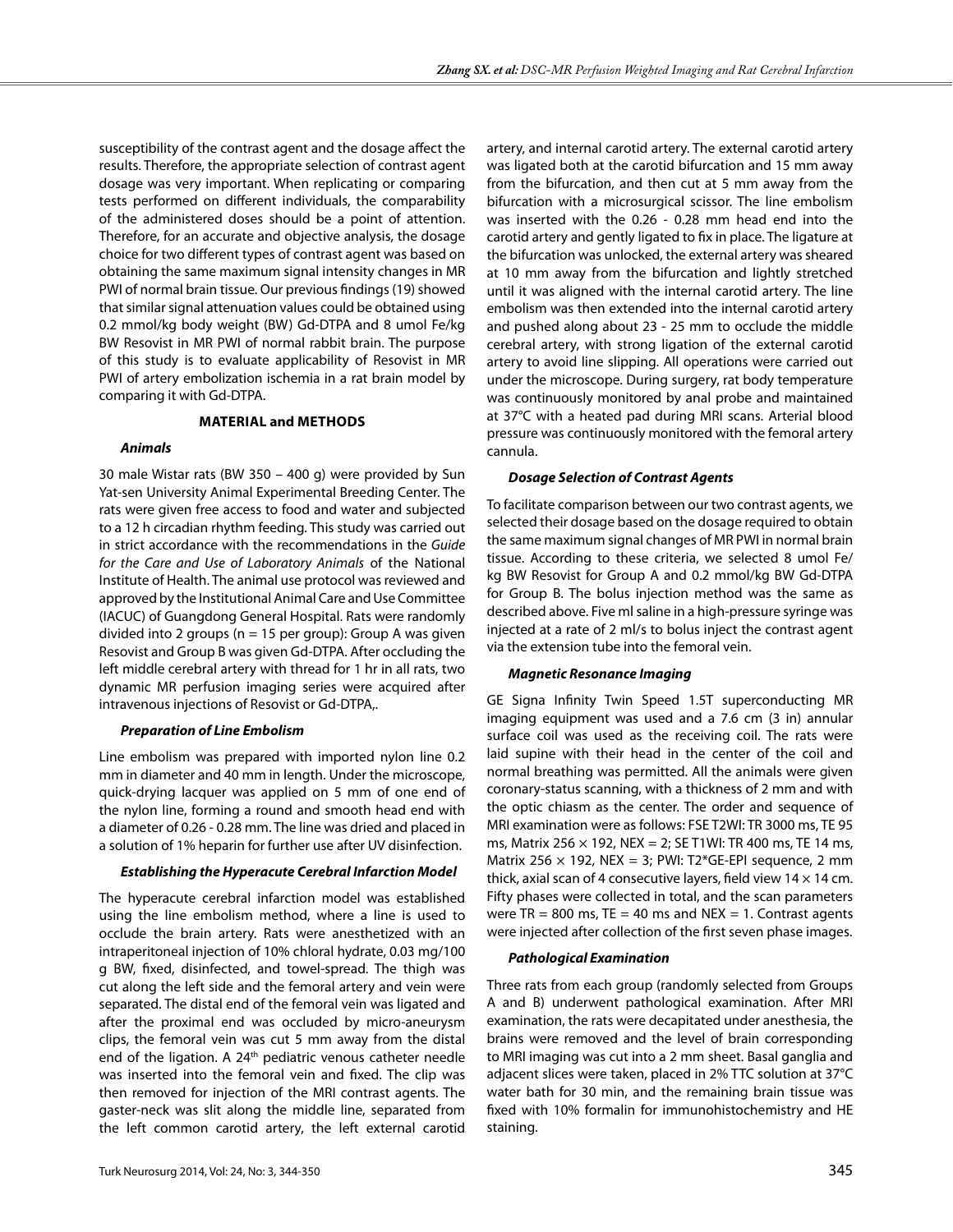#### *Image Processing and Data Analysis*

Original images from MR PWI were transferred to an AW4.2 workstation for post-processing. Four regions of interest (ROI) of the same size were selected for analysis: one was in the central area of the lesion, one was at the edge of the lesion (i.e., half dark band in the image), and the two others were located at the corresponding anatomical positions in the contralateral brain hemispheres. The selected ROIs were expressed as ROI<sub>1</sub>, ROI<sub>2</sub>, ROI<sub>3</sub>, ROI<sub>4</sub>, respectively. The corresponding negative enhancement signal intensity-time curve was obtained for each ROI, and the data obtained were entered into the appropriate software program to calculate the cerebral blood volume (CBV), cerebral blood flow (CBF), and mean transition time (MTT) values. The formulas used are as follows:

 $\Delta R_2^*$  = - $\ln(SI_t/SI_0)/TE$ 

rCBV =  $\int \Delta R_2^*$  (t)dt

 $rCBF = Cmax$ 

rMTT = rCBV/ rCBF =  $\int \Delta R_{2}^{*}(t)dt/C$ max (5, 10, 18)

In the above formulas,  $\Delta R_{2}^{*}$  represents the change in  $T_{2}^{*}$ relaxation rate (i.e., change rate of 1/T $_2^*$ ), SI<sub>t</sub> indicates the signal strength in the ROI at any time point during the contrast agent's first passing, and TE is the echo time of PWI. The regional CBV (rCBV) was calculated using the area under the concentration-time curve, regional CBF (rCBF) was represented by the maximum height of the curve (i.e., the maximum concentration, Cmax), and the regional mean transition time (rMTT) was calculated. In addition, the time to peak (TTP) concentration was obtained from the signal intensity-time curve.

## *Statistical Analysis*

All data were analyzed with SPSS11.5 statistical package, a paired-samples *t* test and an independent-samples *t* test.

## **Results**

## *General Data*

During the scan period, the rats were in a stable physiological state. Rats in Group A had arterial blood pressure of 131  $\pm$ 14 mmHg and rectal temperature of 36.8  $\pm$  0.2°C, prior to Resovist injection. Rats in Group B had blood pressure and temperature values of 132  $\pm$  13 mmHg and 36.7  $\pm$  0.3°C, respectively, before injection of Gd-DTPA. After injection of the contrast agents, the rats in both groups all experienced a small and transient increase in blood pressure, but none of the rats developed hypertension.

Four ROI signal intensity-time curves are shown in Figure 1 (A,B) along with the cerebral ischemia function of the rats. The signal intensity-time curves of ROI<sub>1</sub>, ROI<sub>2</sub>, ROI<sub>3</sub>, ROI<sub>4</sub> were almost identical between Groups A and B. The curves of the central area of the lesion ((ROI<sub>31</sub> and ROI<sub>b1</sub>) did not show an obvious peak, but showed the formation of perfusion defects. The curves of the edge area of the lesion (ROI<sub>a2</sub> and

 $ROI_{b2}$ ) indicated a delayed peak and a prolonged steady state recovery time, while the curves corresponding to the contralateral normal hemispheres (ROI<sub>33</sub>, ROI<sub>b3</sub> and ROI<sub>34</sub>,  $ROI<sub>b4</sub>$ ) all showed normal morphology.

The rCBV, rMTT and TTP values of Groups A and B were calculated and are shown in Table I.

The rCBV, rCBF, and rMTT values between ROI<sub>1</sub> and ROI<sub>3</sub>, as well as the values between ROI<sub>2</sub> and ROI<sub>4</sub> in Groups A and B were significantly different when analyzed by the paired samples t-test (p< 0.01), while the rCBV, rCBF, and rMTT values between ROI<sub>1</sub> and ROI<sub>2</sub> were significantly different (p < 0.01) by paired samples t-test ( $p < 0.05$ ).

The rCBV of ROI $_{_{1}}$  and ROI $_{_{2}}$  were not significantly different (p> 0.05) when analyzed using the independent sample *t*-test, while the rMTT and TTP of Group B were both slightly greater than those of Group A, but showed no significant difference ( $p > 0.05$ ). The rCBV, rMTT and TTP values of ROI<sub>3</sub> and ROI<sub>4</sub> from Groups A and B were not significantly different (p > 0.05). The rrCBV of Group A were  $0.36 \pm 0.08$  and  $0.61 \pm 0.10$ , respectively, and those of Group B were  $0.39 \pm 0.08$  and 0.63  $\pm$  0.12, respectively. There was no significant difference (p > 0.05) between the corresponding values of the two groups by independent sample *t*-test, as well as the rMTT and rTTP.

#### *Pathological Examination*

In both groups the brain tissue from the middle cerebral artery area with TTC embolism appeared with no staining. Changes due to infarction were observed under light microscopy (Figure 1), and we observed under the electron microscope that the swelling part of the nerve cells in the central area of the lesions had partially disintegrated, the number of organelles was reduced, the nucleus was shriveled and the nucleoli were no longer visible, the mitochondria swelled markedly, the Golgi showed expansion with vacuolation, the perivascular space expanded, and the internal membranes were damaged. The TTC around lesions was mildly stained in pink, and while we observed no obvious brain tissue abnormalities under light microscopy, nerve cells were swollen under electron microscopy, the nuclei were slightly deformed, while the mitochondrial cristae, rough endoplasmic reticulum and Golgi were enlarged.

#### **Discussion**

Villringer (17) derived the following formulas:  $\Delta R_{2}^{*} = k \cdot C_{v}$  $SI_t = SI_0 e^{TE(AR2^*(t))}$ , and  $C_v = -In(SI_t/SI_0)/$  k·TE, in which  $\Delta R_2^*$ is the change rate of  $1/T_2^*$ ,  $C_{\nu}$  is the concentration of the contrast agent within the tissue,  $SI_{t}$  is the signal intensity at t time point, and  $SI_0$  is the signal intensity of baseline level. Therefore, in studying MR PWI, the dosage of contrast agent can affect the results and influence the comparative study of different contrast agents. In order to compare two different contrast agents, we selected our dosage based on generating the same maximum signal changes of MR PWI in normal brain tissue. Our previous findings (7) showed that using the same scan sequence and parameters, the rate of signal decrease in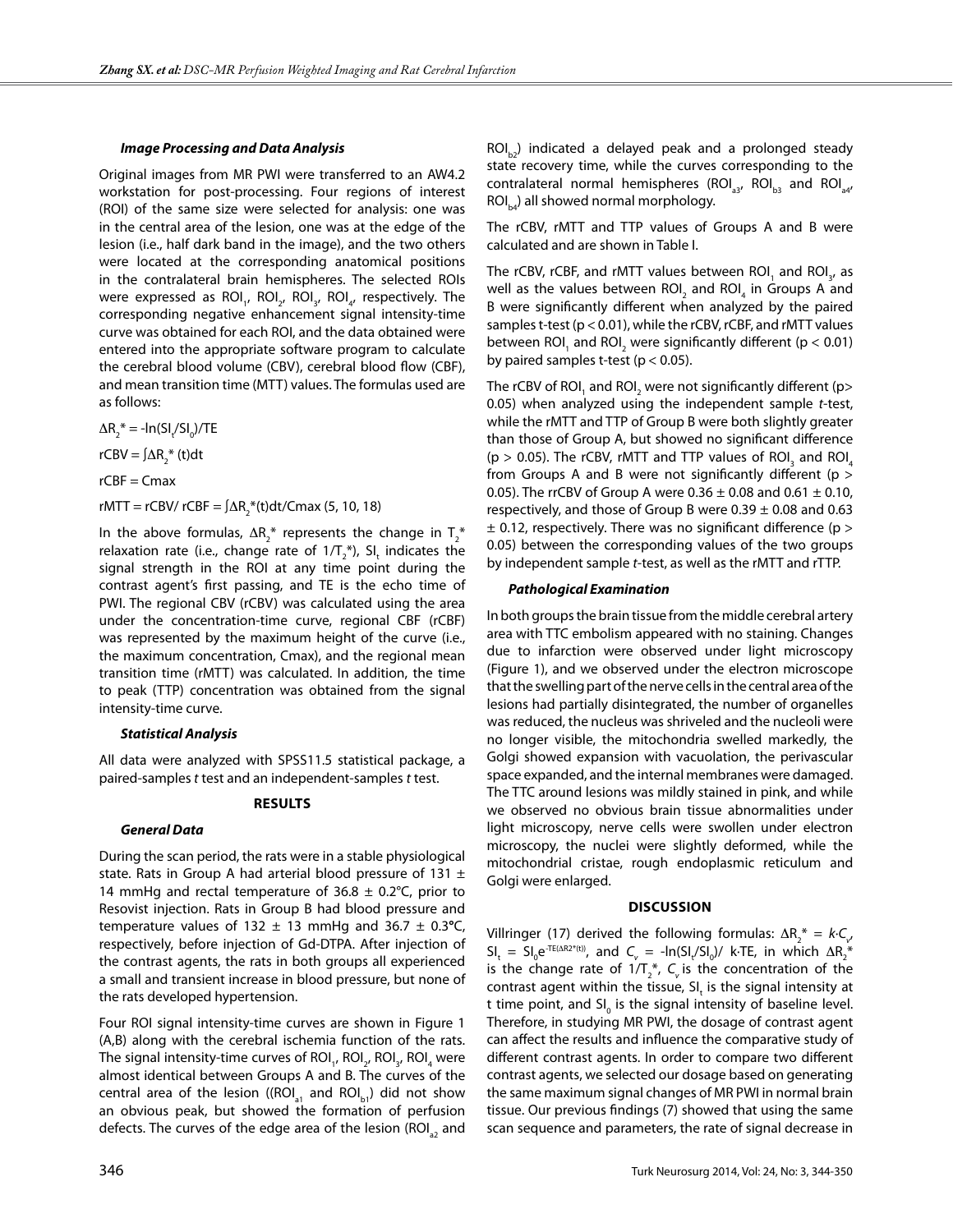

Figure 1: T1WI, T2WI, functional diagram a, functional diagram b, STC figure and TTC staining of ROI (from left to right and from top to bottom).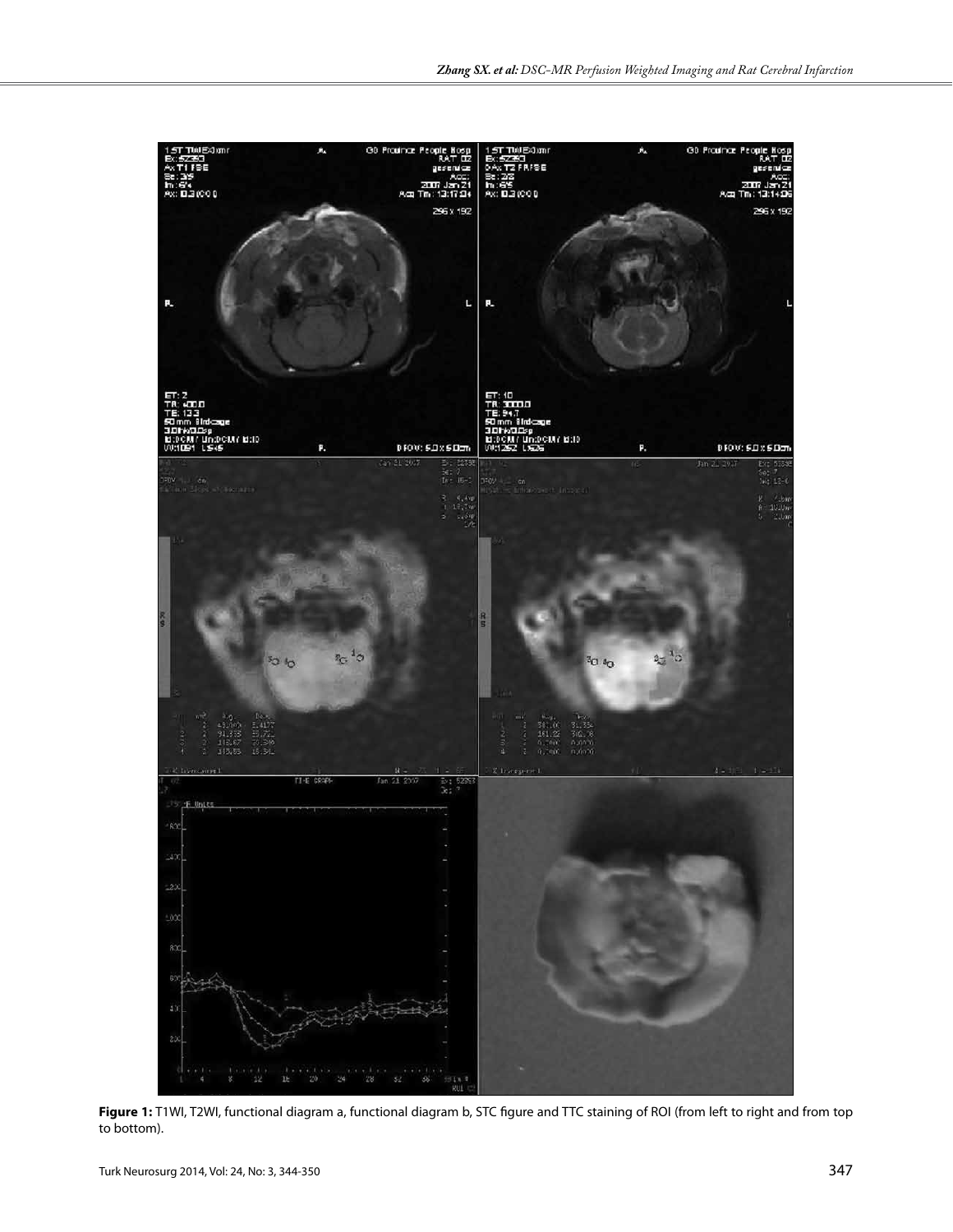|                                     |                        | <b>Group A (Resovist)</b> | <b>Group B (Gd-DTPA)</b> | t-value | p-value |
|-------------------------------------|------------------------|---------------------------|--------------------------|---------|---------|
| ROI,                                | rCBV (ml·kg-1)         | 22.97±3.55                | 23.44±3.51               | 0.362   | 0.720   |
|                                     | rMTT(s)                | 15.69±2.30                | $15.91 \pm 2.38$         | 0.257   | 0.799   |
|                                     | TTP(s)                 | $8.15 \pm 1.34$           | $8.27 \pm 1.35$          | 0.239   | 0.813   |
| ROI <sub>2</sub>                    | $rCBV$ (ml $kg^{-1}$ ) | $54.51 \pm 7.20$          | $52.10 \pm 6.16$         | 0.989   | 0.331   |
|                                     | rMTT(s)                | $11.10 \pm 1.79$          | $11.59 \pm 1.50$         | 0.801   | 0.430   |
|                                     | TTP(s)                 | $6.76 \pm 0.59$           | 7.04±0.91                | 1.002   | 0.325   |
| ROI <sub>3</sub>                    | rCBV (ml·kg-1)         | $65.52 \pm 9.80$          | $61.61 \pm 8.27$         | 1.182   | 0.247   |
|                                     | rMTT(s)                | $6.76 \pm 0.45$           | $7.14 \pm 0.74$          | 1.706   | 0.099   |
|                                     | TTP(s)                 | $3.97 \pm 0.57$           | $4.28 \pm 0.66$          | 1.382   | 0.178   |
| ROI <sub>a</sub>                    | rCBV (ml·kg-1)         | 89.93±11.02               | 84.34±8.48               | 1.556   | 1.131   |
|                                     | RMTT(s)                | $6.84 \pm 0.56$           | $7.31 \pm 0.79$          | 1.874   | 0071    |
|                                     | TTP(s)                 | $3.88 \pm 0.56$           | $4.12 \pm 0.51$          | 1.244   | 0.224   |
| ROI <sub>1</sub> / ROI <sub>3</sub> | RrCBV (%)              | $0.36 \pm 0.08$           | $0.39 \pm 0.08$          | 0.938   | 0.356   |
|                                     | RrMTT (%)              | $2.33 \pm 0.37$           | $2.26 \pm 0.46$          | 0.479   | 0.636   |
|                                     | TTP ratio (%)          | $2.09 \pm 0.44$           | $2.00 \pm 0.58$          | 0.499   | 0.621   |
| ROI <sub>2</sub> / ROI <sub>4</sub> | RrCBV (%)              | $0.61 \pm 0.10$           | $0.63 \pm 0.12$          | 0.323   | 0.749   |
|                                     | RrMTT (%)              | $1.63 \pm 0.30$           | $1.61 \pm 0.31$          | 0.208   | 0.836   |
|                                     | TTP ratio (%)          | $1.77 \pm 0.24$           | $1.73 \pm 0.32$          | 0.345   | 0.733   |

**Table I:** rCBV, rMTT, TTP Values and the Corresponding Ratios (n = 15)

normal rabbit gray and white matter was comparable when 0.2 mmol/kg body weight of Gd-DTPA or 8 umol Fe/kg of Resovist were used. The rates of decrease as a percentage of the maximum signal were also very similar. Meanwhile, using the same scanning conditions, results from preliminary experiments performed in normal rats using the same doses were comparable to those obtained in rabbits. As a result, we used the above doses of the two contrast agents to be compared for our current study.

Under normal circumstances, there is a difference in perfusion related to the area of the brain tissue under study (gray matter, white matter, basal ganglia area) (15). After the onset of ischemia, the capillary perfusion pressure of the ischemic area decreases, MTT becomes prolonged, while normal compensatory mechanisms of the body allow cerebral vasodilation and rCBV to increase in order to maintain normal rCBF. When capillary perfusion pressure continues to decline and reaches the compensatory limit, rCBV cannot increase and instead decreases while rCBF also begins to decline. For these reasons, MTT is the most sensitive and accurate indicator of ischemia, and it can be used to determine the range of change of ischemia that results in pathological change (8, 20). The rCBV can change in the initial stages of ischemia, with high accuracy and specificity.

Our experimental results identified the feasibility of conducting functional MRI of focal acute cerebral infarction and re-perfusion by using Resorvist as negative enhancer of MR images in our rat model. Abnormal signal changes were observed in all experimental rats after the middle cerebral artery was occluded with line embolism for 1 h. The original image of MR PWI showed relatively hyperintense and constant range of abnormal signal. The signal intensitytime curves corresponding to ROI<sub>1</sub>, ROI<sub>2</sub>, ROI<sub>3</sub>, ROI<sub>4</sub> of Groups A and B were almost identical, whereas the curves of the central area of the lesion did not show an obvious peak, indicating the formation of perfusion defects because of reduced perfusion of contrast agent. The curves of the edge area of the lesion indicated the peak was delayed and the time of recovery to a steady state was prolonged, while the curves corresponding to the contralateral normal hemispheres of ROI<sub>3</sub> and ROI<sub>4</sub> all maintained normal morphology. Our data show that not only is the rat model used in this study a successful model of focal cerebral ischemia, but that the signal strength-time curves of Resovist in acute cerebral ischemia are stable and reliable. The rCBV of ROI<sub>2</sub> of Groups A and B were 54.51  $\pm$  7.20 and 51.10  $\pm$  6.16, which were significantly smaller than the rCBV of ROI, which was  $89.93 \pm 11.02$  and  $84.34 \pm 8.48$  for Groups A and B, respectively. This observation further indicates that similar results can be obtained using a comparable dose of Resovist and Gd-DTPA for MR brain perfusion in the diagnosis of cerebral ischemic penumbra. There was no obvious difference in rrCBV (i.e., the ratio between the affected side and uninjured side), consistent with the ischemic region shown by TTC staining.

These results show that Resovist is very useful in MR PWI of acute cerebral ischemia and there is no significant difference in diagnostic sensitivity compared with a comparable dose of Gd-DTPA. For ROI<sub>2</sub>, the rMTT and TTP values of Group B were both slightly greater than the values of Group A, but without a statistically significant difference.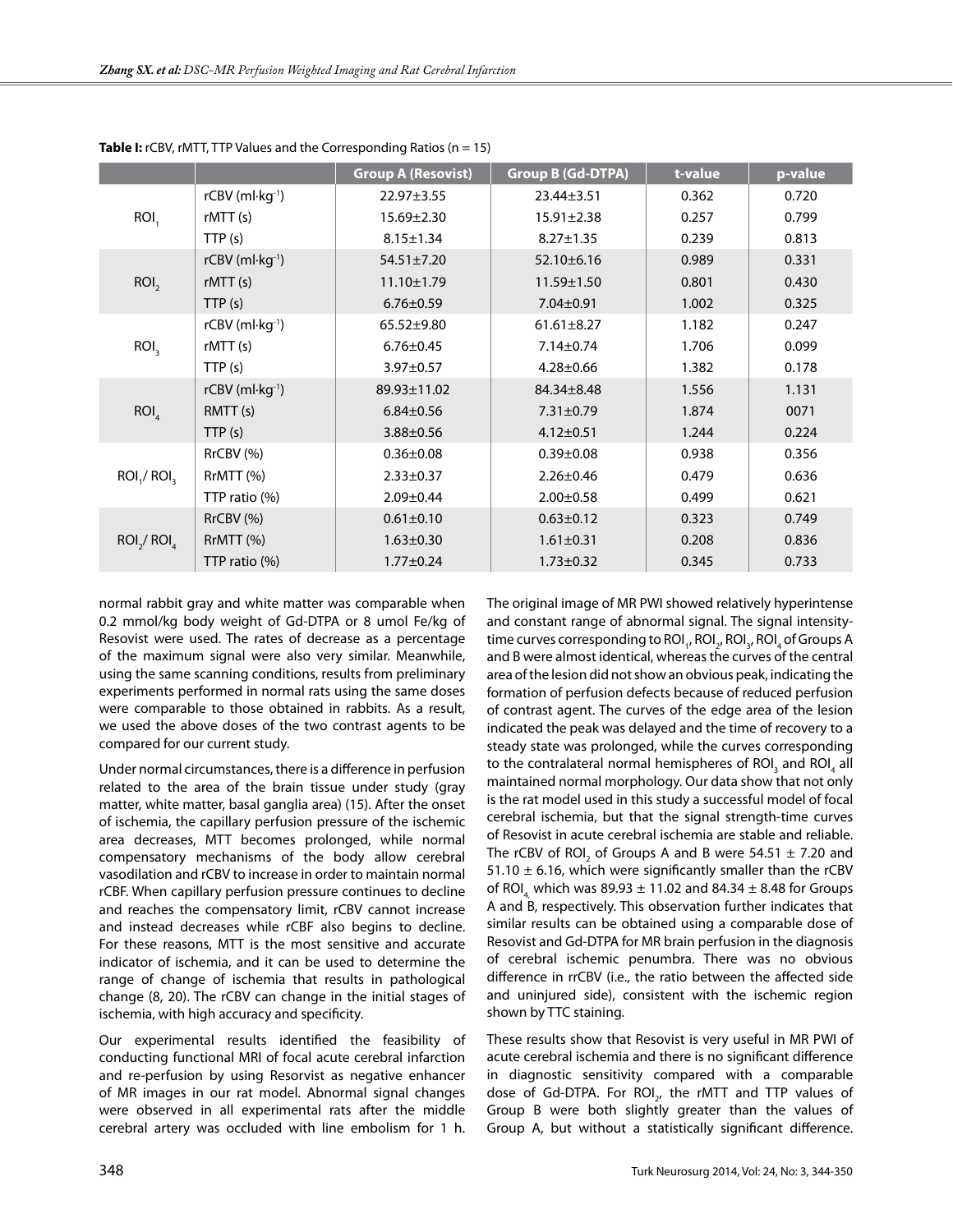Similarly, there was no significant difference between the two sets of rrMTT and rTTP, which further confirms the feasibility of using Resovist. At the same time, the negative enhancement functions and the measurement methods of the parameter values generally used in MR PWI were equally applicable to Resovist in MR of brain perfusion samples. In addition, rCBV, rMTT and TTP values of ROI<sub>3</sub> and ROI<sub>4</sub> were not significantly different between Groups A and B, which further supports our conclusions.

When Resovist is used in MR PWI, another potential issue is its side effects. Previously, AMI-25 and Feridex could only be used for slow intravenous infusion because of significant toxicity caused by rapid injection. As a kind of early SPIO, it was found that rapid intravenous injection of AMI-25 can cause significant toxicity and side effects in the cardiovascular system, as well as shoulder and back pain, dizziness and other symptoms in clinical trials (16). During clinical use, 10 to 15% of patients experience various degrees of side effects when AMI-25 is administered by intravenous infusion. These side effects include facial flushing, rash, dyspnea and lower back pain (2). Resovist can be administrated by intravenous bolus injection due to its small particle size, good solubility in water, and stability conferred by the carboxyldextran coating. In our studies, after all experimental animals were injected with contrast agent, only a slight and transient rise in blood pressure was observed and not in one instance was there any obvious hypertensive response. Phase II clinical trials of Resovist also showed that no adverse reactions were caused by rapid intravenous injection of 4 umol Fe/kg, 8 umol Fe/kg and 16 umol Fe/kg (11). Another study confirmed these results with intravenous bolus injections of Resovist (12). Therefore, Resovist is a good candidate for use in brain perfusion and functional MRI.

This study demonstrates that rapid intravenous bolus injection of Resovist is safe and that more histological and hemodynamic information that cannot be obtained in conventional MR can be provided in clinical diagnosis and follow-up of acute cerebral infarction by its use in perfusion MR imaging. In this study of the applicability of MR PWI in acute cerebral infarction, Resovist and Gd-DTPA proved to be equally effective. However, because Resovist requires a smaller dose and does not cause renal toxicity, it has a broader application potential in brain perfusion analyses.

## **Acknowledgement**

This study was supported by National Scientific Foundation of China(grant 81171329) and Guangdong Science Foundation(grant S2011010000790).

## **References**

1. Bennett CL, Qureshi ZP, Sartor AO, Norris LB, Murday A, Xirasagar S, Thomsen HS: Gadolinium-induced nephrogenic systemic fibrosis: The rise and fall of an iatrogenic disease. Clin Kidney J 5: 82-88, 2012

- 2. Duda SH, Laniado M, Kopp AF, Grönewäller E, Aicher KP, Pavone P, Jehle E, Claussen CD: Superparamagnetic iron oxide: Detection of focal liver lesions at high-field-strength MR imaging. J Magn Reson Imaging 4: 309-314, 1994
- 3. Forsting M, Reith W, Dorfler A, von Kummer R, Hacke W, Sartor K: MRI in acute cerebral ischaemia: Perfusion imaging with superparamagnetic iron oxide in a rat model. Neuroradiology 36: 23-26, 1994
- 4. Haraldseth O, Jones RA, Müller TB, Fahlvik AK, Oksendal AN: Comprarison of dysprosium DTPA-BMA and superparamagnetic iron oxide particles as susceptibility contrast agents for perfusion imaging of regional cerebral ischaemia in the rat. J Magn Reson Imaging 6: 714-717, 1996
- 5. Heidenreich JO, Hsu D, Wang G, Jesberger JA, Tarr RW, Zaidat OO, Sunshine JL: Magnetic resonance imaging results can affect therapy decisions in hyperacute stroke care. Acta Radiol 49: 550-557, 2008
- 6. Knopp EA, Cha S, Johnson G, Mazumdar A, Golfinos JG, Zagzag D, Miller DC, Kelly PJ, Kricheff II: Glial neoplasms: Dynamic contrast enhanced T2\*-weighted MR imaging. Radiology 211: 791-798, 1999
- 7. Kopp AF, Laniado M, Dammann F, Stern W, Grönewäller E, Balzer T, Schimpfky C, Claussen CD: MR imaging of the liver with Resovist: Safty, efficacy, and pharmacodynamic properties. Radiology 204: 749-756, 1997
- 8. Moon WJ, Na DG, Ryoo JW, Roh HG, Byun HS, Chon YH, Chung EC: Assessment of tissue viability using diffusionand perfusion-weighted MRI in hyperacute stroke. Korean J Radiol 6: 75-81, 2005
- 9. Ogata T, Nagakane Y, Christensen S, Ma H, Campbell BC, Churilov L, Olivot JM, Desmond PM, Albers GW, Davis SM, Donnan GA: A topographic study of the evolution of the MR DWI/PWI mismatch pattern and its clinical impact: A study by the EPITHET and DEFUSE Investigators. Stroke 42: 1596-1601, 2011
- 10. Petrella JR, Provenzale JM: MR perfusion imaging of the brain: Techniques and applications. AJR Am J Roentgenol 175: 207-219, 2000
- 11. Reimer P, Rummeny EJ, Daldrup HE, Balzer T, Tombach B, Berns T, Peters PE: Clinical results with Resovist: A phase 2 clinical trial. Radiology 195: 489-496, 1995
- 12. Reimer P, Schuierer G, Balzer T, Peters PE: Application of superparamagnetic iron oxide (Resovist) for MR imaging of human cerebral blood volume. Magn Reson Med 34: 694-697, 1995
- 13. Reith W, Forsting M, Vogler H, Heiland S, Sartor K: Early MR detection of experimentally induced cerebral ischemia using magnetic susceptibility contrast agents: Comprarison between gadopentetate dimeglumine and iron oxide particles. AJNR Am J Neuroradiol 16: 53-60, 1995
- 14. Saito K, Shindo H, Ozuki T, Ishikawa A, Kotake F, Shimazaki Y, Abe K: Perfusion study hypervascular hepatocellular carcinoma with SPIO. Magn Reson Med Sci 4: 151-158, 2005